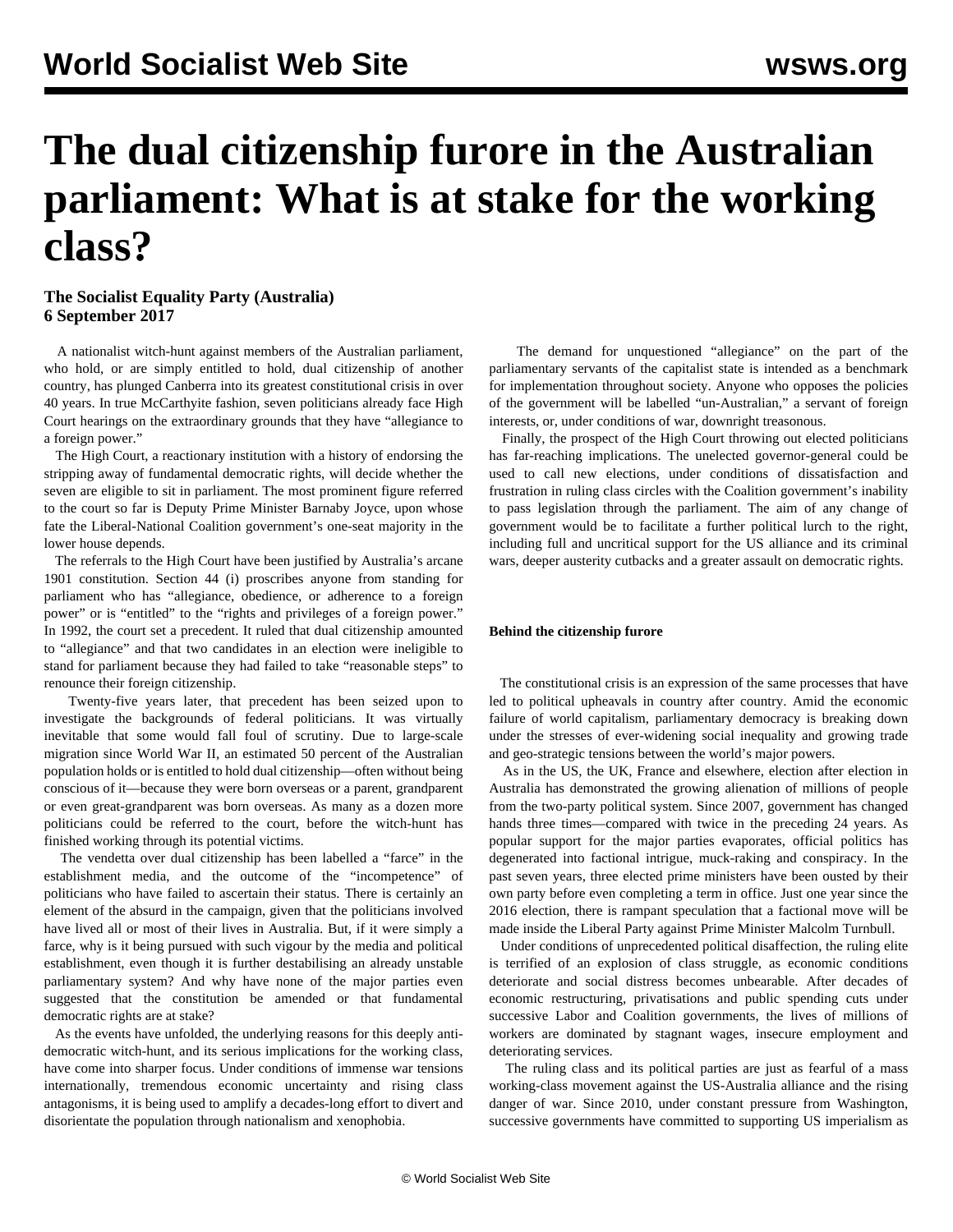it prepares for a military confrontation with China. As part of this commitment, tens of billions of dollars have been directed into military spending, while US military forces are operating across the country in a manner not seen since World War II.

 Now, both the ruling Coalition and Labor opposition have vowed to join a US-led war against North Korea, which could involve nuclear weapons and would vastly intensify antagonisms between the US and China.

#### **The promotion of nationalism**

 Amid the immense dangers of a nuclear war, the citizenship crisis is an attempt to suppress anti-war sentiment and class tensions by promoting nationalism and patriotism. It follows a decades-long campaign by the political establishment to divide the working class by promoting vicious anti-immigrant and anti-foreigner xenophobia.

 Since 2001, the fraudulent "war on terror" has been used to demonise the Muslim community and justify wars overseas and a wholesale assault on fundamental legal and democratic rights. Desperate refugees have been vilified and made the target of draconian military operations to prevent them reaching Australia. Those asylum seekers who do make it into the country are treated worse than stray dogs.

 The Labor Party and the trade unions have increasingly resorted to protectionism, chauvinistically denouncing "foreign workers" and trade agreements, especially with China, for threatening "Australian jobs," in order to cover up their own direct responsibility for plant closures and job destruction.

 While Australia's decades-long alliance with the US is constantly lauded, the media has launched a propaganda campaign against "Chinese influence." Over the past year, media-driven "investigations" have vilified political and business figures, Chinese-born Australians and Chinese students studying in the country as a potential fifth column of the Chinese "communist" regime. At the same time, the government has blocked Chinese investments on the grounds of "national security."

 In the weeks before the citizenship furore, the Coalition government used the purported threat of terrorism to unveil sweeping new measures to foster Australian patriotism. In June, it proposed legislation to compel new citizens to formally pledge "allegiance" to Australia, pass a university-level English-language exam and sit a "values test" to demonstrate that they upheld "community standards and laws" and had "integrated" into Australian society.

 Turnbull declared in parliament: "We should make no apology for asking those who seek to join our Australian family to join us as Australian patriots—committed to the values that define us, committed to the values that unite us." Weeks later, the government announced the creation of a new super security ministry; a centralised intelligence command working directly under the prime minister; the expansion of military call-out powers to deal with civilian unrest, and greater Internet monitoring.

 It is entirely lawful that the nationalist hysteria against foreign dangers has been subsequently extended into the parliament. Australian imperialism is preparing for war abroad and class war at home, and cannot allow even the most limited avenues for political dissent and opposition.

 The Australian ruling class has a particularly foul record of suppressing real or potential sources of opposition to imperialist war. The outbreaks of World War I and World War II were followed almost immediately by the internment of thousands of people who had migrated from "enemy" countries. Socialist and working-class organisations that opposed the wars were illegalised and denounced as traitors and enemy agents. Industrial action by workers that disrupted the war effort was likewise denounced as

treason and subjected to brutal repression.

 The accusations being widely made in the political and media establishment today, such as "allegiance to a foreign power," "agents of Chinese influence" and "un-Australian," recall these chapters in Australian history.

#### **The political independence of the working class**

 The working class cannot afford to remain a passive bystander to this unfolding political crisis. The aim of what is taking place is to prepare the conditions for the wholesale repression of opposition to war and to everdeeper attacks on the social and democratic rights of workers and young people.

 The working class must intervene against the entire political establishment and the profit system it defends, on the basis of its own, independent class interests and with its own anti-capitalist, socialist and internationalist program. It cannot rely upon any faction of the procapitalist parliamentary establishment, or on the trade unions. None defends democratic and social rights. They have all fallen in behind the stoking of right-wing nationalism to further divide and disorientate the population.

 Workers and youth need to draw the necessary political conclusions from the particularly grotesque manner in which self-styled "progressive" and "left" organisations have stepped forward as nationalist advocates of purging politicians for their "allegiance to a foreign power."

 Draping himself in the Australian flag, Greens' leader Richard Di Natale has spearheaded demands for an "audit" to compel every politician to prove that he or she had repudiated any possible entitlement to dual citizenship before being elected. The Greens instructed two of its senators to publicly apologise for not knowing they held citizenship in New Zealand and Canada, and to resign immediately, before they were even referred to the High Court.

 In an August 28 article in *Red Flag*, the pseudo-left organisation Socialist Alternative aligned itself completely with the reactionary citizenship clause of the constitution. Combining nationalism, opportunism and complacency, Socialist Alternative is deliberately covering up the motives behind the witch-hunt and its consequences for the working class.

 The article's author, Louise O'Shea, wrote: "... now that this quiet achieving piece of constitutional law looks set to bring down a conservative government, I'm starting to warm to it. It's not just that section 44 has managed to achieve what the combined might of the socialist movement, Labor Party and the unions haven't: the probable demise of the reactionary Turnbull government. It's also that its rigorous enforcement is setting some exciting legal precedents."

 Having adapted completely to the capitalist state and its constitution, she then changed tack, to treat the parliamentary crisis as nothing but a joke. "All in all," she concluded, "I've never held any section of the Constitution in higher regard than section 44. I'm even thinking of getting it framed and hung on the wall. I'll be sad to see it go when full democratic rights are eventually achieved in Australia."

 The stance taken by the Greens and Socialist Alternative confirms that the defining feature of middle-class politics is its lack of independence from the ruling class. Any organisation that is prepared to align itself with the High Court to determine the composition of the parliament is reactionary. In hailing the utterly anti-democratic constitution, Socialist Alternative makes clear that there is nothing it will not accept if it suits its immediate opportunist aims, including the use of other bourgeois institutions, such as the governor-general, to shut down parliament